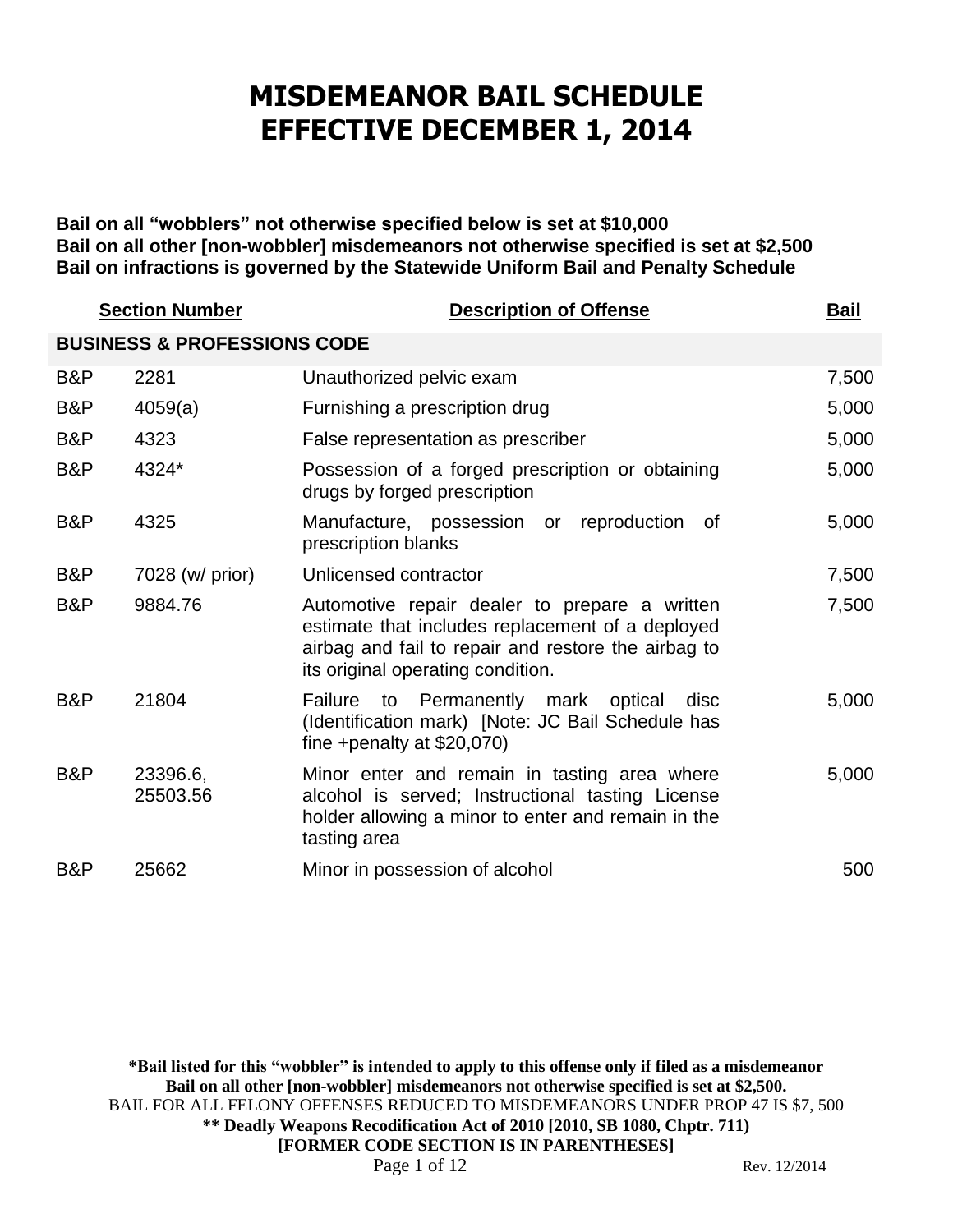|        | <b>ELECTIONS CODE</b>                |                                                                                                                                                                                                        |        |  |  |
|--------|--------------------------------------|--------------------------------------------------------------------------------------------------------------------------------------------------------------------------------------------------------|--------|--|--|
| Elec.C | 18573.5                              | Coerce or deceive an elder in a state-licensed or<br>subsidized facility into voting contrary to the elder's<br>intent or to cast a vote in the elder's absence.                                       | 5,000  |  |  |
|        | <b>GOVERNMENT CODE</b>               |                                                                                                                                                                                                        |        |  |  |
| GC     | 6208.2                               | Disseminating a Safe-at-home participant's<br>personal information with intent to commit a crime.                                                                                                      | 7,500  |  |  |
| GC     | 6254.21                              | Posting address of public official on the Internet                                                                                                                                                     | 10,000 |  |  |
|        | <b>HARBORS &amp; NAVIGATION CODE</b> |                                                                                                                                                                                                        |        |  |  |
| H&N    | 655                                  | Operate watercraft under the influence                                                                                                                                                                 | 5,000  |  |  |
|        | <b>HEALTH AND SAFETY CODE</b>        |                                                                                                                                                                                                        |        |  |  |
| H&S    | 11162.6 (all<br>subsections)         | Counterfeit prescription forms                                                                                                                                                                         | 5,000  |  |  |
| H&S    | 11357.5                              | Sell, dispense, distribute, furnish, administer, or<br>give or offer to do one of the above any synthetic<br>cannabinoid<br>synthetic<br>compound,<br>any<br>or<br>cannabinoid derivative              | 5,000  |  |  |
| H&S    | 11364                                | Possession of paraphernalia                                                                                                                                                                            | 5,000  |  |  |
| H&S    | 11375.5                              | Possess, sell, dispense, distribute, furnish,<br>administer, or give or offer to do one of the above<br>specified synthetic stimulant compounds or<br>synthetic stimulant derivatives.                 | 5,000  |  |  |
| H&S    | 11350                                | Possession of narcotics                                                                                                                                                                                | 7,500  |  |  |
| H&S    | 11377                                | Possession of methamphetamine                                                                                                                                                                          | 7,500  |  |  |
| H&S    | 11550                                | Under influence of drugs                                                                                                                                                                               | 7,500  |  |  |
| H&S    | 25995                                | Selling shelled eggs for human consumption if it is a<br>product of a hen that was confined in violation of<br>animal care standards.                                                                  | 10,000 |  |  |
| H&S    | 119323                               | Perform body art without proper registration,<br>operate a body art facility without health permit, or<br>operate a temporary body art event without<br>necessary business permits (eff. July 1, 2012) | 7,500  |  |  |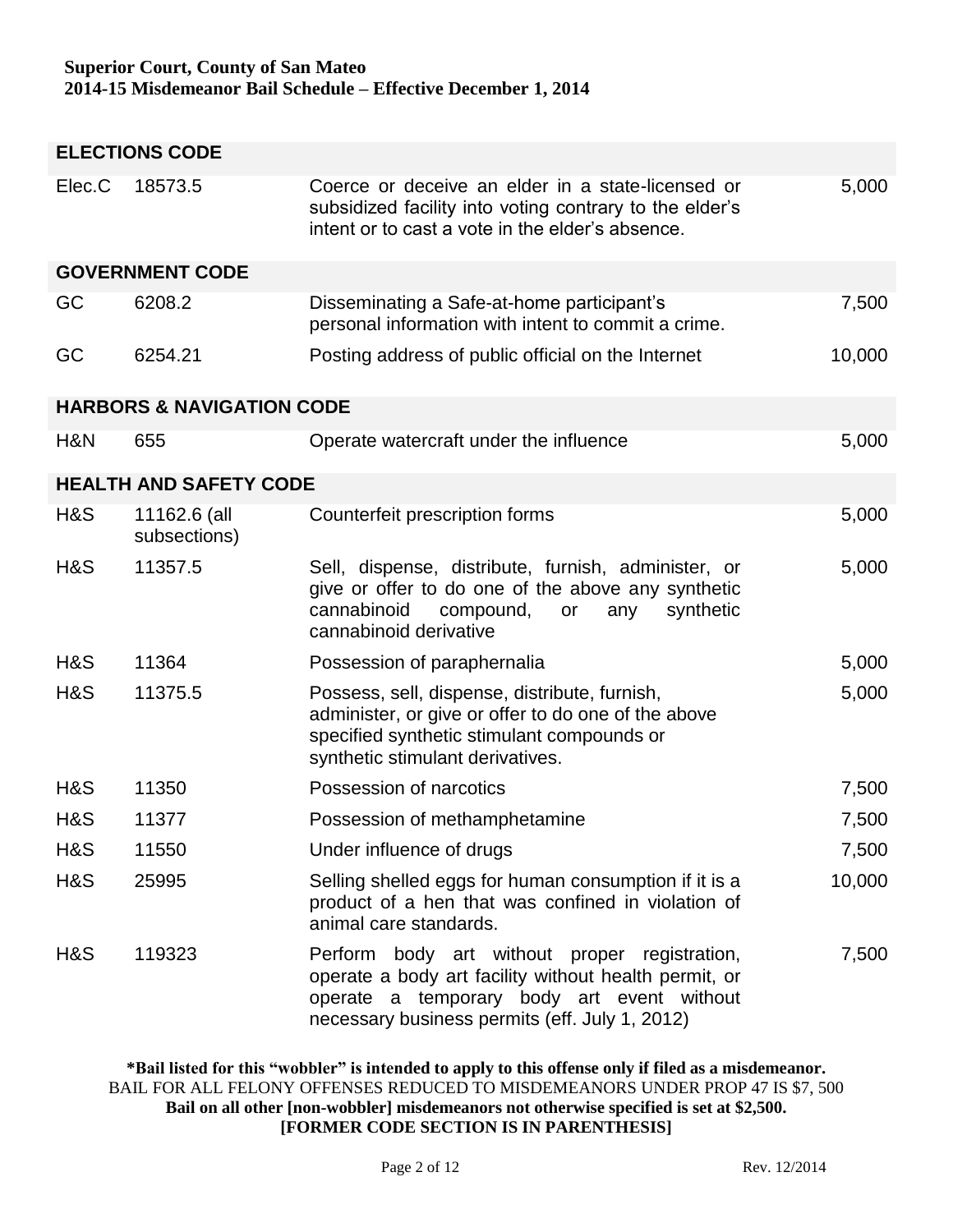## **MILITARY & VETERAN'S CODE**

| <b>MVC</b>        | 648.1 and 1821 | False representation as a veteran or ex-service<br>man; False representation as recipient of military<br>honor/decoration with intent to defraud | 5,000                                     |
|-------------------|----------------|--------------------------------------------------------------------------------------------------------------------------------------------------|-------------------------------------------|
| <b>PENAL CODE</b> |                |                                                                                                                                                  |                                           |
| <b>PC</b>         | $32 - 33*$     | Accessory to a felony                                                                                                                            | 7,500                                     |
| <b>PC</b>         | 115.3          | Alteration of official record                                                                                                                    | 10,000                                    |
| <b>PC</b>         | 116.5          | Payment for juror information                                                                                                                    | 10,000                                    |
| <b>PC</b>         | 136.1*         | <b>Dissuade witness</b>                                                                                                                          | 10,000                                    |
| <b>PC</b>         | $140*$         | Force/threat to witness/victim                                                                                                                   | 10,000                                    |
| <b>PC</b>         | 141(a)         | Falsifying evidence                                                                                                                              | 10,000                                    |
| <b>PC</b>         | 146e           | Disclose public safety official's home address                                                                                                   | 10,000                                    |
| PC                | 148(a)         | Obstruct/resist public officer                                                                                                                   | 5,000                                     |
| <b>PC</b>         | 148.2          | Interfere with firefighter/emergency personnel                                                                                                   | 5,000                                     |
| <b>PC</b>         | 148.5          | False crime report                                                                                                                               | 5,000                                     |
| <b>PC</b>         | 148.9          | False identification to peace officer                                                                                                            | 5,000                                     |
| <b>PC</b>         | 152            | Concealment of accidental death                                                                                                                  | 2,500                                     |
| <b>PC</b>         | 152.3          | Failure to report crime involving child                                                                                                          | 5,000                                     |
| <b>PC</b>         | 166(a)         | Violation of a court order                                                                                                                       | 7,500                                     |
| PC                | 166(b)         | Violation of court order: stalking                                                                                                               | 10,000                                    |
| <b>PC</b>         | $166(c)$ *     | Violating domestic violence/elder abuse restraining<br>order                                                                                     | 10,000                                    |
| <b>PC</b>         | $166(d)^*$     | Possession of weapon in violation of protective<br>order                                                                                         | 10,000                                    |
| PC                | 171.5          | Possession of weapon in sterile area of airport                                                                                                  | 10,000                                    |
| <b>PC</b>         | 182*           | Conspiracy                                                                                                                                       | Bail set same<br>as underlying<br>offense |
| <b>PC</b>         | $186.22(d)^*$  | Special allegation: gang activity                                                                                                                | $+5,000$                                  |
| PC                | 186.33         | Failure to register as gang offender                                                                                                             | 10,000                                    |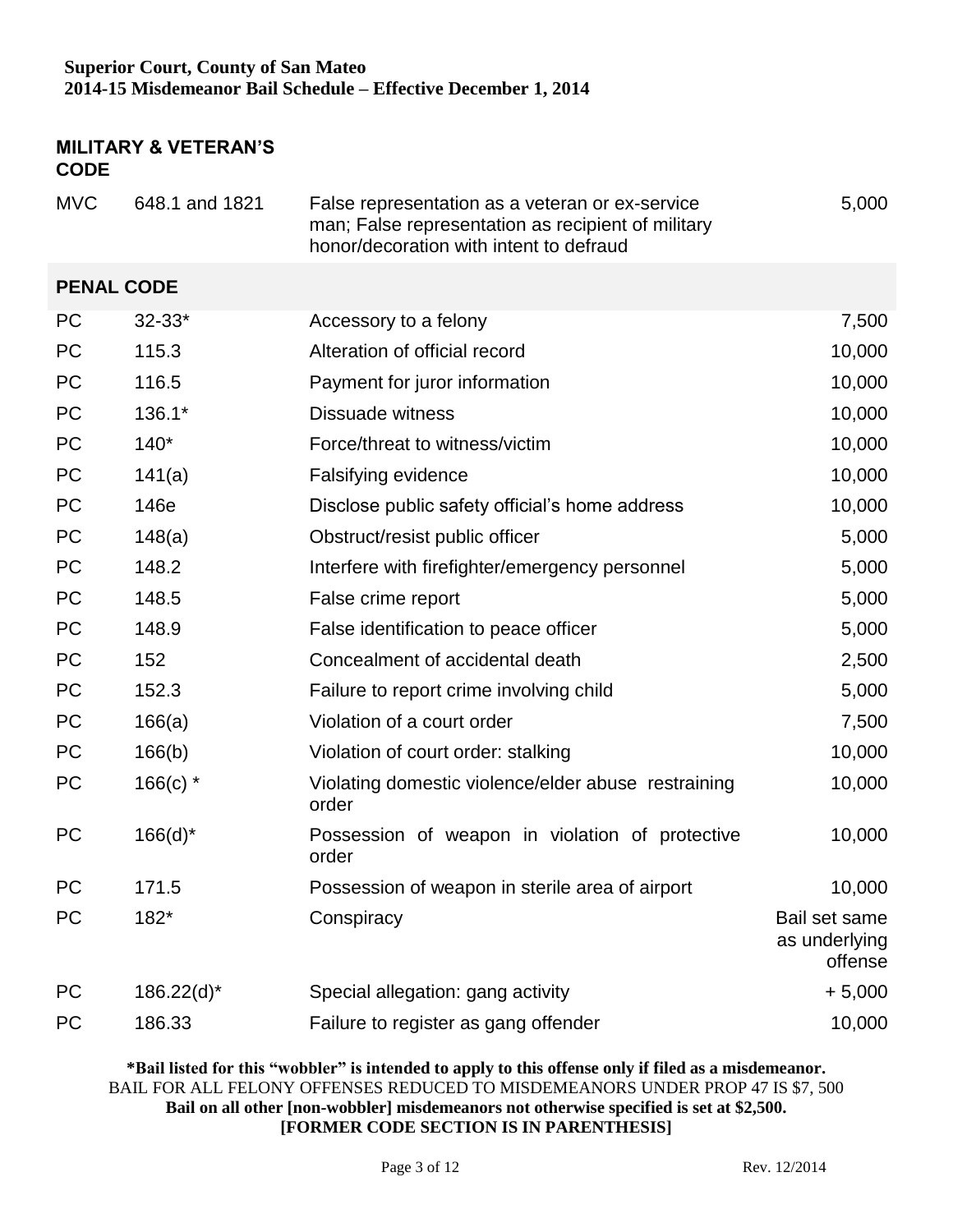| <b>PC</b> | $192(c)^{*}$  | Vehicular manslaughter                                           | 10,000 |
|-----------|---------------|------------------------------------------------------------------|--------|
| PC        | 236*          | False imprisonment                                               | 10,000 |
| <b>PC</b> | 240           | Assault                                                          | 5,000  |
| PC        | 241(b)        | Assault peace officer/firefighter                                | 7,500  |
| PC        | $241.1*$      | Assault on a custodial officer                                   | 7,500  |
| <b>PC</b> | 241.6         | Assault on school employee                                       | 7,500  |
| PC        | 241.7*        | Assault on juror by party                                        | 10,000 |
| PC        | 242           | <b>Battery</b>                                                   | 5,000  |
| <b>PC</b> | 243(b)/(c)(2) | Battery on a police officer, etc.                                | 10,000 |
| PC        | $243(d)$ *    | Battery with serious bodily Injury                               | 10,000 |
| PC        | 243(e)        | Abuse of spouse, dating partner, etc.                            | 10,000 |
| <b>PC</b> | 243.2(a)      | Battery committed on any person on school/hospital<br>property   | 7,500  |
| <b>PC</b> | 243.25        | Elder abuse/battery                                              | 10,000 |
| PC        | 243.4 *       | Sexual battery                                                   | 10,000 |
| <b>PC</b> | 243.6 *       | Battery against school employee                                  | 10,000 |
| PC        | 243.7*        | Battery against juror by party                                   | 10,000 |
| <b>PC</b> | 245*          | Assault with deadly weapon or force likely to cause<br>GBI.      | 10,000 |
| <b>PC</b> | 246.3*        | Discharge firearm or BB gun with gross negligence                | 10,000 |
| PC        | $247(b)^*$    | Discharge firearm at uninhabited building/car                    | 10,000 |
| <b>PC</b> | 248           | Shining light at helicopter                                      | 2,500  |
| <b>PC</b> | $261.5(d)^*$  | Unlawful sex with a person under 15 years of age<br>by an adult. | 10,000 |
| PC        | 270           | Failure to provide                                               | 5,000  |
| PC        | 270a, 270c    | Failure to provide for a spouse/parents                          | 5,000  |
| PC        | 270.1         | Parent of a chronic truant                                       | 7,500  |
| PC        | $273a^*(b)$   | Child abuse/endangerment                                         | 10,000 |
| <b>PC</b> | 273.5*        | Corporal injury on spouse or cohabitant                          | 10,000 |
| <b>PC</b> | 273.6, 273.65 | Violation of protective order                                    | 10,000 |
| <b>PC</b> | 273.7         | Disclose shelter location                                        | 10,000 |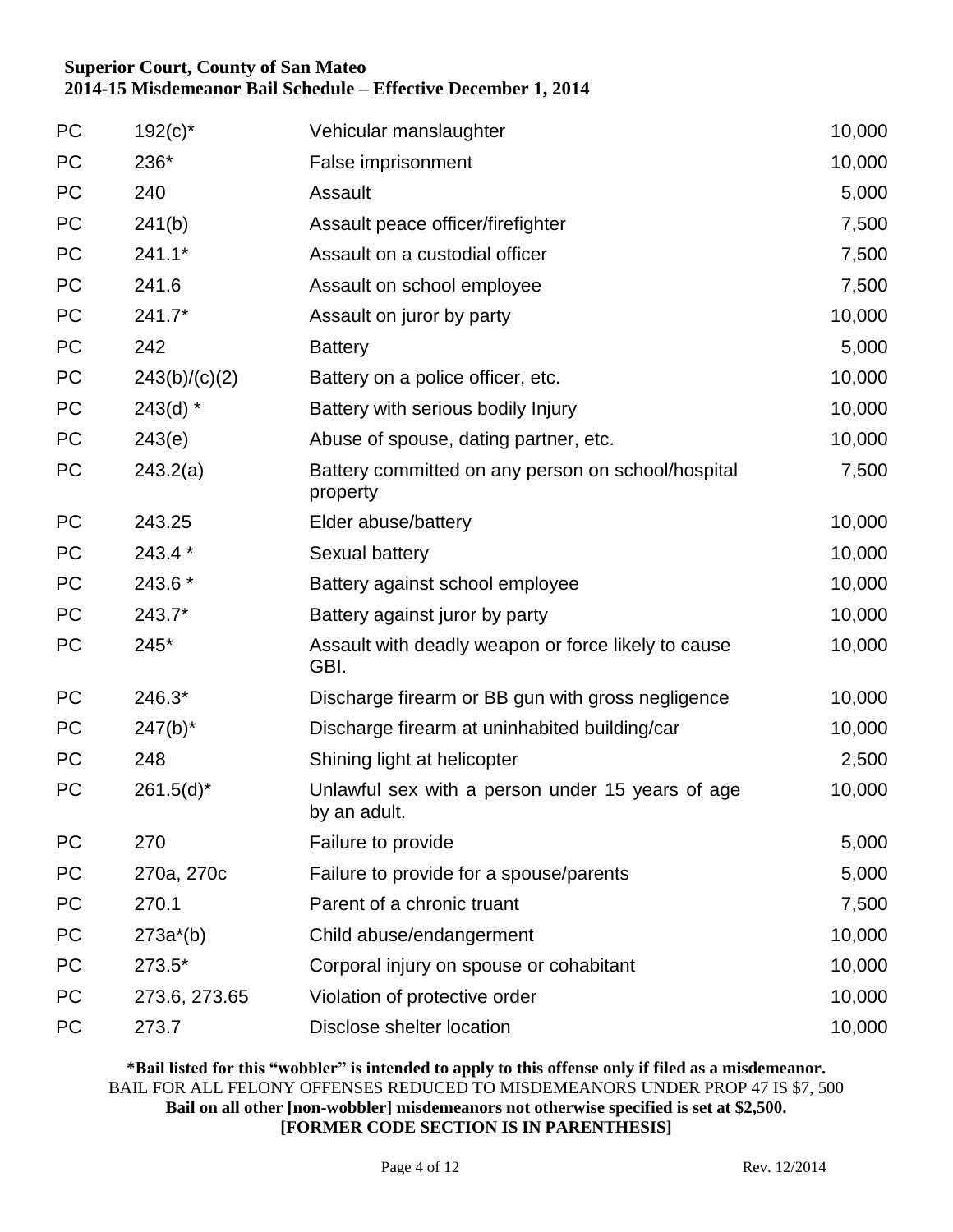| <b>PC</b> | 278, 278.5*                    | Child abduction                                                                                                      | 10,000 |
|-----------|--------------------------------|----------------------------------------------------------------------------------------------------------------------|--------|
| PC        | 288.4(a)(1)                    | Arrange meeting with minor for purpose of exposing<br>or procuring sexual exposure                                   | 20,000 |
| <b>PC</b> | 289.6*                         | Consensual sex between staff and inmate                                                                              | 5,000  |
| <b>PC</b> | 290*                           | Failure to register as a sex offender                                                                                | 10,000 |
| <b>PC</b> | 298.1                          | Refusal to provide genetic sample                                                                                    | 25,000 |
| <b>PC</b> | 311.1, 311.2,<br>311.3, 311.4* | Distribution of child pornography/sexual exploitation                                                                | 15,000 |
| <b>PC</b> | 311.6                          | Obscene live conduct                                                                                                 | 5,000  |
| PC        | $311.11(a)^*$                  | Possession underage obscenity/electronic material                                                                    | 15,000 |
| PC        | $314*$                         | <b>Indecent Exposure</b>                                                                                             | 7,500  |
| PC        | 337a*                          | Bookmaking                                                                                                           | 5,000  |
| PC        | 368*                           | Elder abuse                                                                                                          | 10,000 |
| PC        | 404.6                          | Urge riot or destroy property                                                                                        | 5,000  |
| PC        | 404, 405                       | <b>Riot</b>                                                                                                          | 5,000  |
| PC        | 408                            | Riot or unlawful assembly                                                                                            | 5,000  |
| PC        | 409                            | Refusal to disperse                                                                                                  | 5,000  |
| PC        | 417(a)(1)                      | Brandishing a deadly weapon                                                                                          | 5,000  |
| PC        | 417(a)(2)                      | Brandishing a firearm                                                                                                | 10,000 |
| PC        | 417.26                         | Aim laser at peace officer                                                                                           | 7,500  |
| PC        | 422*                           | <b>Criminal threats</b>                                                                                              | 10,000 |
| PC        | 422.6                          | Violation of civil rights                                                                                            | 5,000  |
| PC        | 423.3(d)                       | 2 <sup>nd</sup> offense-forcible obstruction of clinic or church                                                     | 5,000  |
| PC        | 457.1                          | Fail to register as arsonist                                                                                         | 10,000 |
| PC        | 459.5                          | Shoplifting (Entry with intent to steal property valued<br>less than \$950)                                          | 7,500  |
| <b>PC</b> | $460(b)^*$                     | Commercial burglary                                                                                                  | 5,000  |
| PC        | 466.65                         | Providing<br>device<br>facilitate<br>that<br>will<br>the<br>a<br>unauthorized taking or driving away of a motorcycle | 10,000 |
| <b>PC</b> | 470*                           | Forgery                                                                                                              | 5,000  |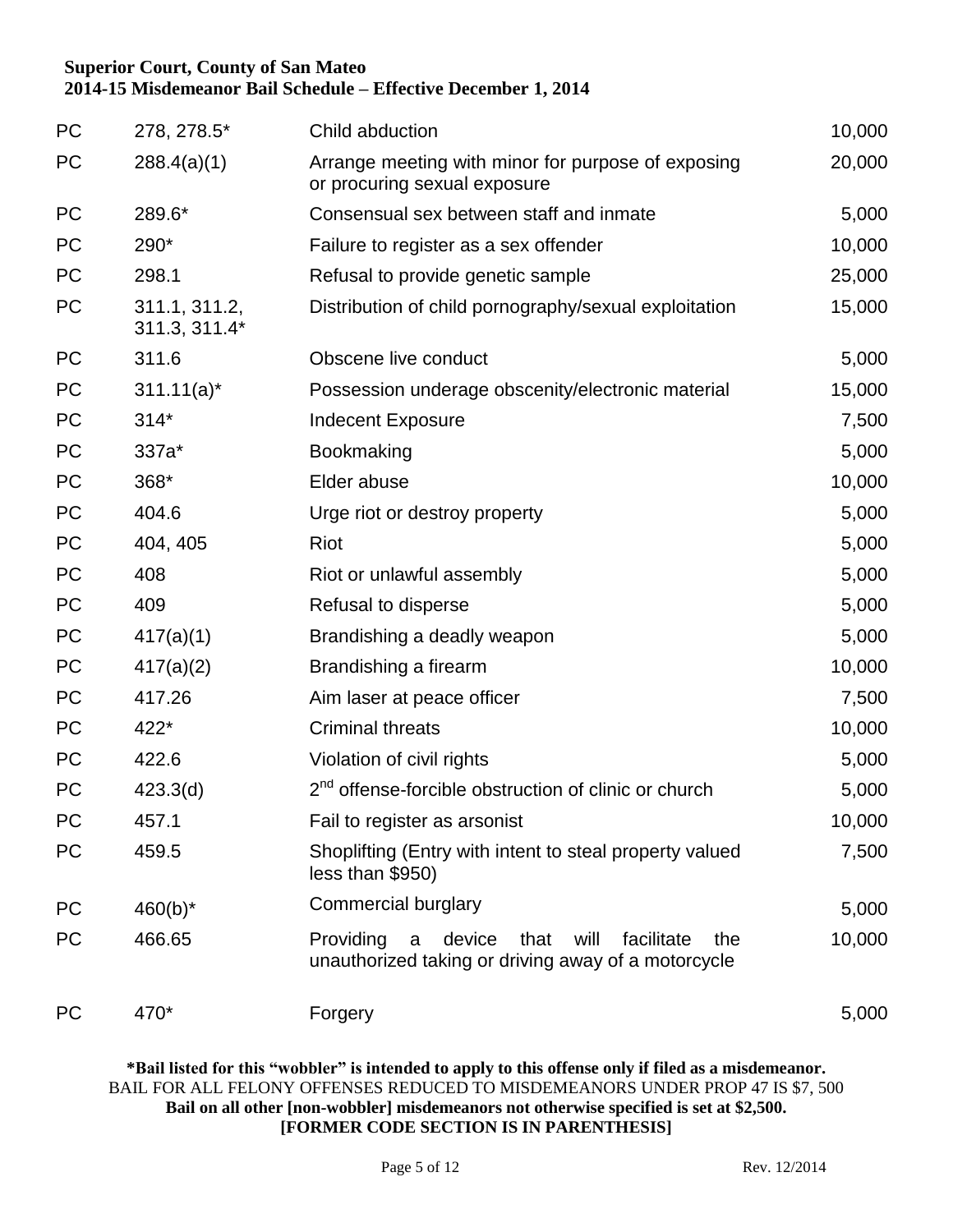| PC        | 473                   | Forgery and Counterfeiting (valued less than \$950)                                                                                      | 7,500  |
|-----------|-----------------------|------------------------------------------------------------------------------------------------------------------------------------------|--------|
| PC        | 476a                  | Fraud - Passing bad check                                                                                                                | 7,500  |
| <b>PC</b> | 484                   | Petty theft                                                                                                                              | 1,000  |
| PC        | 484e*                 | Bank access card crimes                                                                                                                  | 10,000 |
| PC        | 487*                  | <b>Grand theft</b>                                                                                                                       | 10,000 |
| <b>PC</b> | 487 <sub>i</sub>      | Grand theft - copper wire                                                                                                                | 10,000 |
| PC        | 496                   | Possession of stolen property                                                                                                            | 7,500  |
| <b>PC</b> | 502.6                 | Possession of scanning device with intent to<br>defraud                                                                                  | 10,000 |
| <b>PC</b> | 521                   | Extortion under color of office (if not covered under<br>PC 520 (felony)                                                                 | 10,000 |
| <b>PC</b> | 528.5                 | Impersonating another actual person via an internet<br>site for purposes of harming, intimidating,<br>threatening or defrauding another. | 10,000 |
| <b>PC</b> | 529.7                 | Obtaining fraudulent DMV document                                                                                                        | 5,000  |
| <b>PC</b> | $530.5(c)(d)^*$       | Possession of personal identification information<br>with intent to defraud                                                              | 10,000 |
| <b>PC</b> | 532                   | False representation to commit fraud                                                                                                     | 5,000  |
| <b>PC</b> | 591*                  | Telephone tapping                                                                                                                        | 5,000  |
| PC        | 591.5                 | Damage to wireless communication device to<br>obstruct call to police                                                                    | 7,500  |
| <b>PC</b> | $594(a)$ , $594(b)^*$ | Vandalism, \$400 or more damage                                                                                                          | 7,500  |
| <b>PC</b> | 594.2                 | Possession of vandalism tools                                                                                                            | 2,500  |
| <b>PC</b> | 594.3/594.35*         | Vandalism of church or cemetery                                                                                                          | 10,000 |
| PC        | 597(a), 597(b)*       | <b>Animal Fighting</b>                                                                                                                   | 10,000 |
| <b>PC</b> | 597, 597.4            | Selling or giving away of live animal on any street or<br>public right-of-way.                                                           | 5,000  |
| <b>PC</b> | 597.7                 | Animal Abuse – unattended in vehicle – great bodily<br>injury suffered                                                                   | 10,000 |
| <b>PC</b> | 602(u)(2)(A)          | Unauthorized entry onto any airport operations<br>area, passenger vessel terminal, or public transit<br>facility                         | 5,000  |
| <b>PC</b> | 602(u)(2)(B)          | Entering or refusing or failing to leave airport                                                                                         | 10,000 |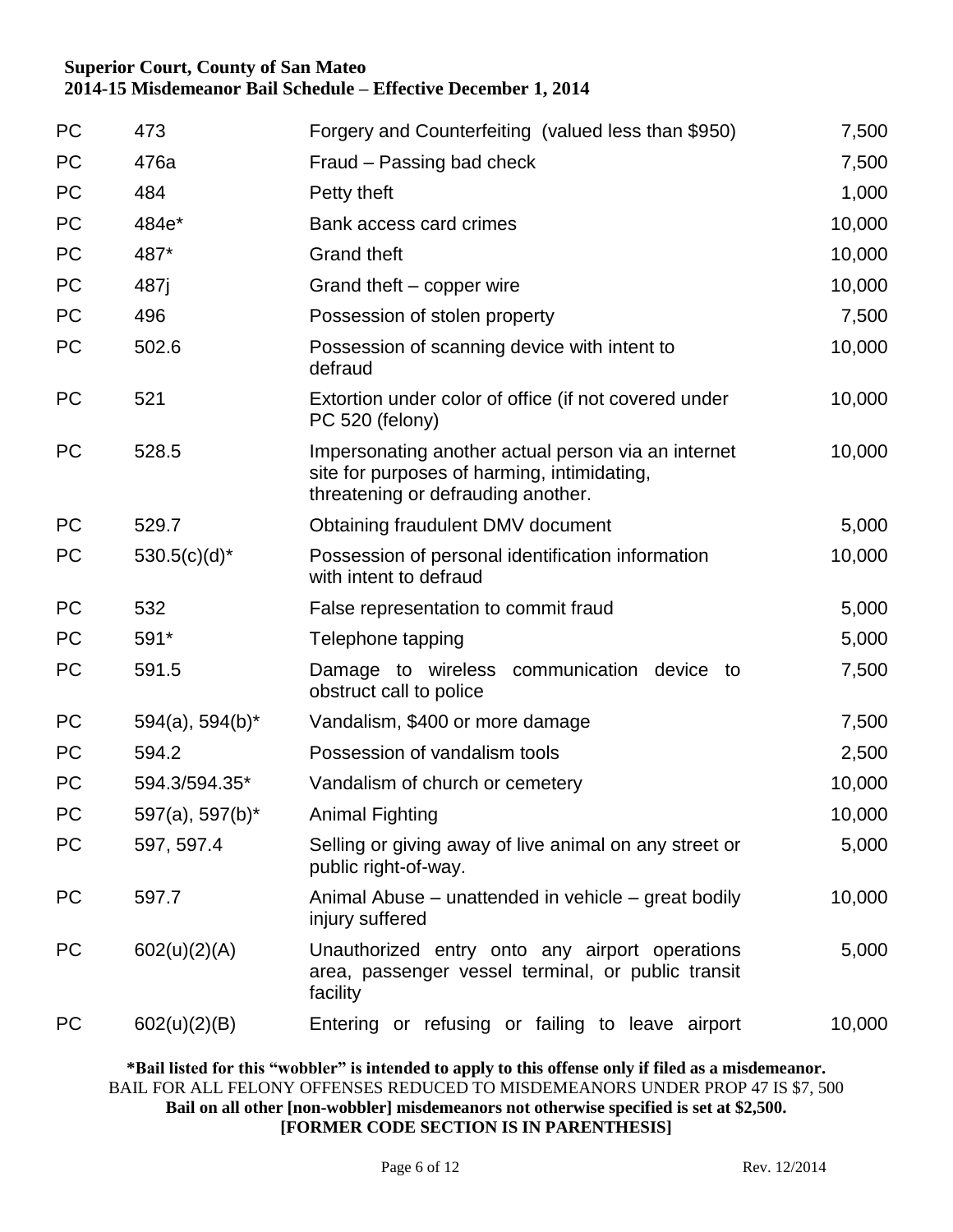operations area or public transit facility within specified timeframes by person convicted of any felony, misdemeanor or specified infraction that was committed there, after notice.

| PC        | 602(v)                       | Avoiding airport inspection area                                                                                                                                                                                | 5,000  |
|-----------|------------------------------|-----------------------------------------------------------------------------------------------------------------------------------------------------------------------------------------------------------------|--------|
| <b>PC</b> | 602(x)                       | Entering neonatal unit without lawful business                                                                                                                                                                  | 5,000  |
| <b>PC</b> | 602.4                        | Unauthorized presence on airport property owned<br>by city or county to sell, peddle or offers for sale<br>goods, merchandise, property or services, except<br>for a charter-party carrier licensed by the PUC. | 5,000  |
| <b>PC</b> | 602.5(a)                     | Trespassing (dwelling)                                                                                                                                                                                          | 5,000  |
| <b>PC</b> | 602.5(b)                     | Aggravated trespassing                                                                                                                                                                                          | 10,000 |
| <b>PC</b> | 602.9                        | Unlawful rental or leasing of residential dwelling                                                                                                                                                              | 10,000 |
| <b>PC</b> | 602.13                       | Trespass into an animal enclosure at a zoo, circus<br>or traveling animal exhibit.                                                                                                                              | 5,000  |
| <b>PC</b> | 626.81                       | 290 Registrant on school grounds                                                                                                                                                                                | 10,000 |
| <b>PC</b> | 628                          | Falsify a massage therapy instruction document                                                                                                                                                                  | 2,500  |
| <b>PC</b> | 640.5                        | Graffiti of government property                                                                                                                                                                                 | 2,500  |
| <b>PC</b> | 646.9*                       | Stalking                                                                                                                                                                                                        | 10,000 |
| <b>PC</b> | 647(a)                       | Lewd conduct                                                                                                                                                                                                    | 7,500  |
| <b>PC</b> | 647(b)                       | Prostitution                                                                                                                                                                                                    | 5,000  |
| <b>PC</b> | 647(d)                       | Restroom loitering for a lewd act                                                                                                                                                                               | 7,500  |
| <b>PC</b> | 647(f)                       | Drunk in public w/ 2 or more priors                                                                                                                                                                             | 10,000 |
| <b>PC</b> | 647(h)                       | Prowling                                                                                                                                                                                                        | 7,500  |
| <b>PC</b> | 647(i)                       | Peeking into inhabited structure                                                                                                                                                                                | 10,000 |
| <b>PC</b> | 647(k)                       | Bathroom, etc., privacy                                                                                                                                                                                         | 10,000 |
| <b>PC</b> | 647.6*                       | Annoying/molesting child                                                                                                                                                                                        | 15,000 |
| <b>PC</b> | 653h, 653s, 653u<br>and 653w | Unauthorized transfer, sale or public performance of<br>sound recording or of an article that contains<br>sounds from a live performance                                                                        | 5,000  |
| <b>PC</b> | 653z                         | Unauthorized recording of a movie in a movie<br>theater.                                                                                                                                                        | 5,000  |
| <b>PC</b> | 653aa                        | Dissemination of recording or audiovisual work to                                                                                                                                                               | 10,000 |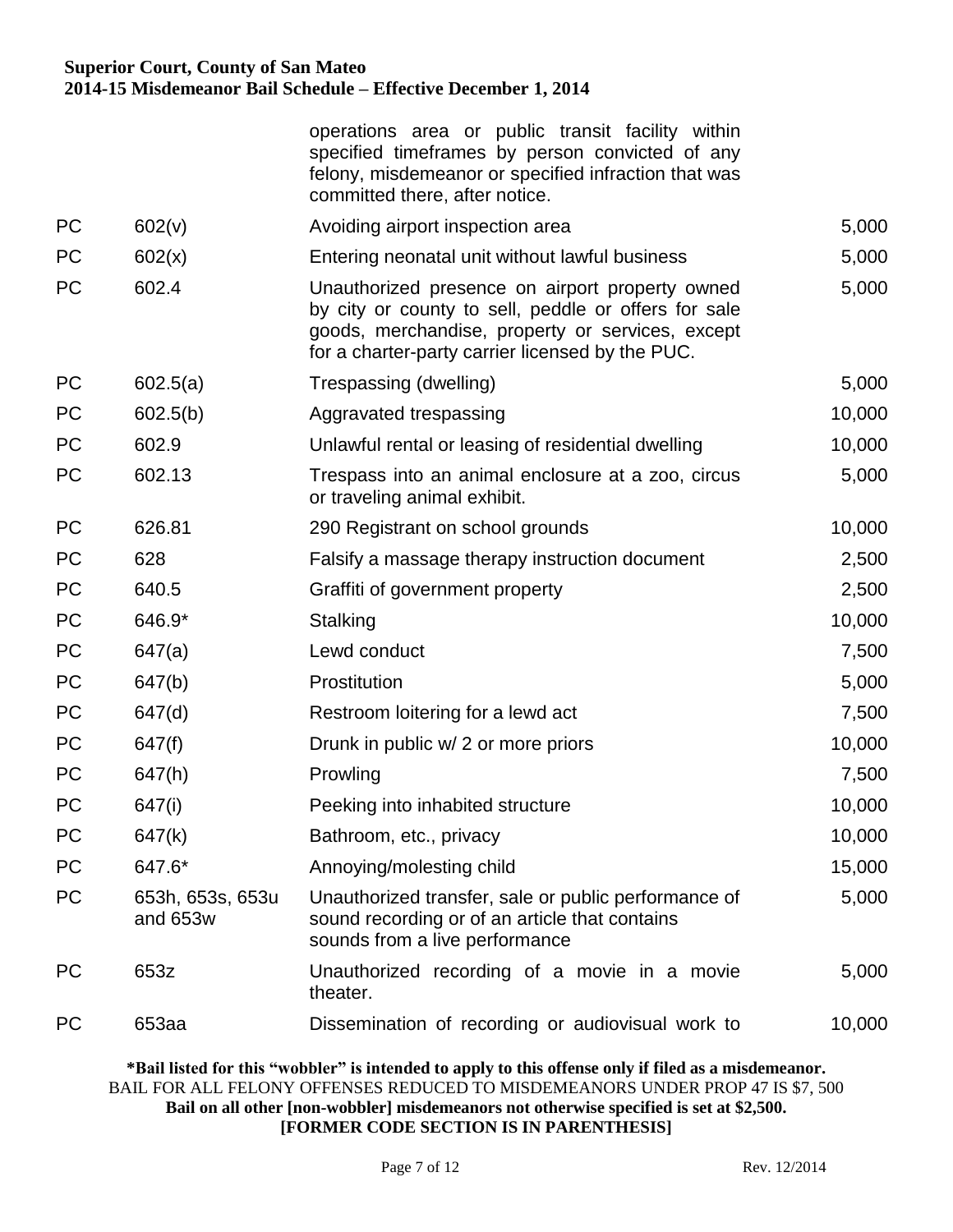|           |                | more than 10 people without disclosure of e-mail<br>address and the title of the work (adult or minor)                                                                                                                                                 |                                       |
|-----------|----------------|--------------------------------------------------------------------------------------------------------------------------------------------------------------------------------------------------------------------------------------------------------|---------------------------------------|
| <b>PC</b> | 664*           | Attempt to commit any crime                                                                                                                                                                                                                            | Bail same as<br>underlying<br>offense |
| <b>PC</b> | 666*           | Petty theft with prior                                                                                                                                                                                                                                 | 5,000                                 |
| <b>PC</b> | 830.95         | Wearing peace officer uniform while picketing                                                                                                                                                                                                          | 5,000                                 |
| PC        | 847.5          | Take fugitive into custody w/o order                                                                                                                                                                                                                   | 2,500                                 |
| <b>PC</b> | 4532*          | Escape/failure to return after temporary release                                                                                                                                                                                                       | 50,000                                |
| <b>PC</b> | 4574(c)        | Smuggle tear gas into jail                                                                                                                                                                                                                             | 10,000                                |
| <b>PC</b> | 4576           | Possession of cell phone in a prison or California<br>Department of Corrections and Rehabilitation facility<br>with the intent to deliver or to deliver a cell phone to<br>an inmate.                                                                  | 7,500                                 |
| <b>PC</b> | 11411(a)       | Terrorizing                                                                                                                                                                                                                                            | 10,000                                |
| <b>PC</b> | 11460          | Paramilitary activities                                                                                                                                                                                                                                | 10,000                                |
| <b>PC</b> | 14250(f)(1)    | Unauthorized use of missing person DNA database                                                                                                                                                                                                        | 5,000                                 |
| <b>PC</b> | 17500, (12024) | Possess weapon to commit assault                                                                                                                                                                                                                       | 5,000                                 |
| <b>PC</b> | 17510, (12590) | Picketing with concealed, loaded or deadly weapon,<br>on person or vehicle                                                                                                                                                                             | 10,000                                |
| <b>PC</b> | 17512, 26350   | Openly carry an unloaded handgun on person or in<br>vehicle, carry an unlawfully possessed unloaded<br>handgun and ammunition in public in an<br>incorporated city; driver for a vehicle permitting<br>occupant to commit one of the above violations. | 5,000                                 |
| <b>PC</b> | 18735, (12304) | Possess, sale, ammo over .60 cal.                                                                                                                                                                                                                      | 5,000                                 |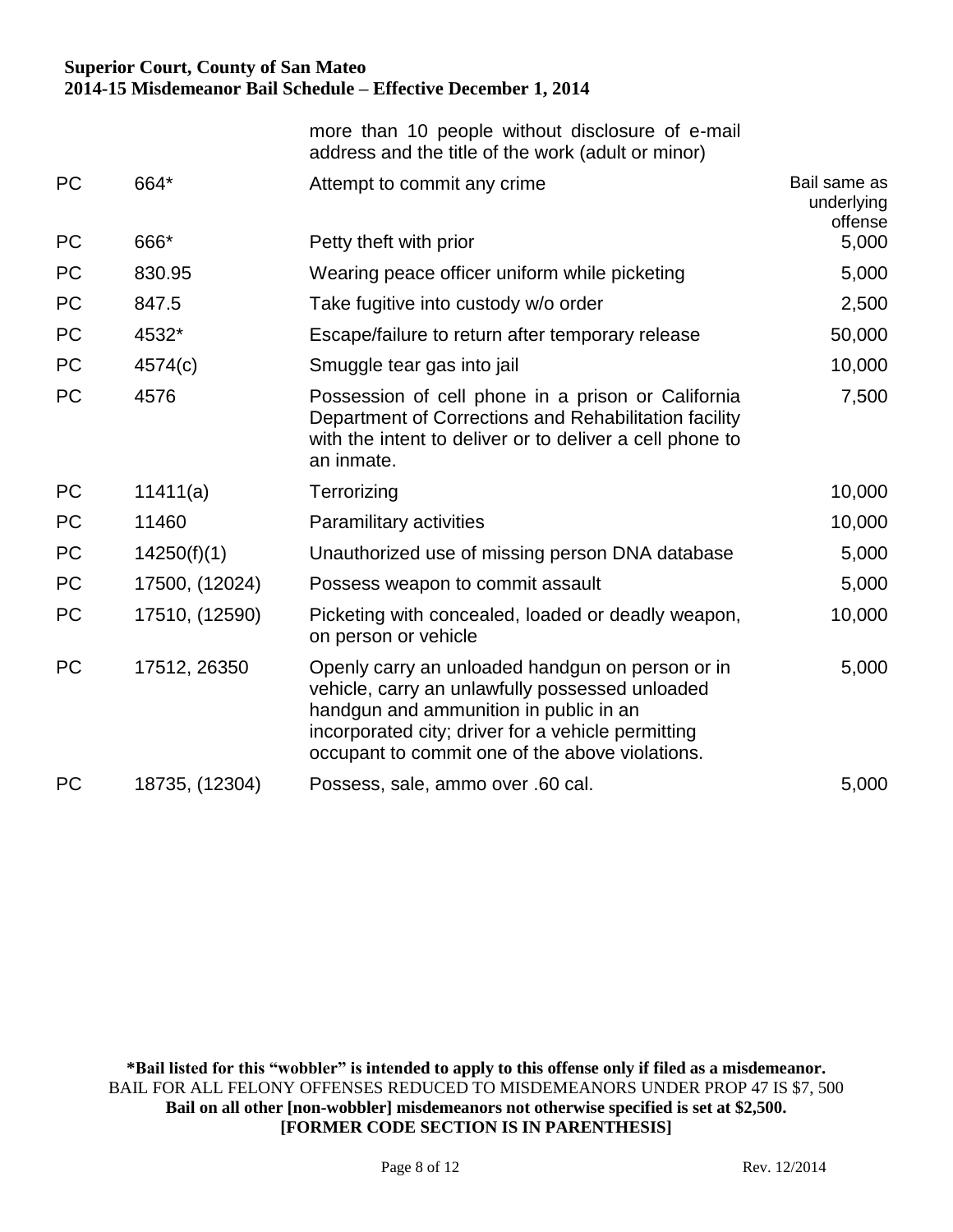| PC        | 19200,                                                                                                          | 20310,<br>Possession of dangerous weapon                                                         | 5,000                                                                                                                                                |        |
|-----------|-----------------------------------------------------------------------------------------------------------------|--------------------------------------------------------------------------------------------------|------------------------------------------------------------------------------------------------------------------------------------------------------|--------|
|           | 20410,<br>20610,<br>20910,<br>21810,<br>22210,<br>24310,<br>24510,<br>24710,<br>31500,<br>33215,<br>$(12020)^*$ | 20510,<br>20710,<br>21110,<br>22010,<br>22410,<br>24410,<br>24610,<br>30210,<br>32900,<br>33600, | Disguised weapons, billy club, etc., all previously<br>listed in PC section 12020 have now been split up<br>into listed sections (listing attached.) |        |
| <b>PC</b> | 20810, 20815,<br>20820, (12001.1)                                                                               |                                                                                                  | Manufacture or sale of undetectable knife                                                                                                            | 10,000 |
| PC        | 22900, (12420)                                                                                                  |                                                                                                  | Sell, etc., tear gas weapon                                                                                                                          | 5,000  |
| PC        | 25200, 25205,<br>25210, 25215,<br>25220, 25225,<br>(12036)                                                      |                                                                                                  | Criminal storage of concealable firearm, Firearms<br>accessed by children and carried off premises.                                                  | 10,000 |
| PC        | 25400,<br>(12025(b)(7))                                                                                         |                                                                                                  | Concealed firearm                                                                                                                                    | 5,000  |
| <b>PC</b> | 25850,<br>(12031(a)(2)(G))                                                                                      |                                                                                                  | Loaded firearm in vehicle                                                                                                                            | 5,000  |
| <b>PC</b> | 27500, 27505,<br>27515, 27555,<br>27560, 27565,<br>27570, 27590,<br>(12072)                                     |                                                                                                  | Unlawfully supply firearm                                                                                                                            | 5,000  |
| PC        | 33850, (12021)                                                                                                  |                                                                                                  | Furnishing false information on firearms form                                                                                                        | 10,000 |
|           | <b>Uniform Fire Code</b>                                                                                        |                                                                                                  | [NOTE: There are different code numbers in each Local Jurisdiction]                                                                                  |        |

1. Storage explosives 6.000 2. Gunpowder 5,000 3. Use and handling of explosives explosive the state of 5,000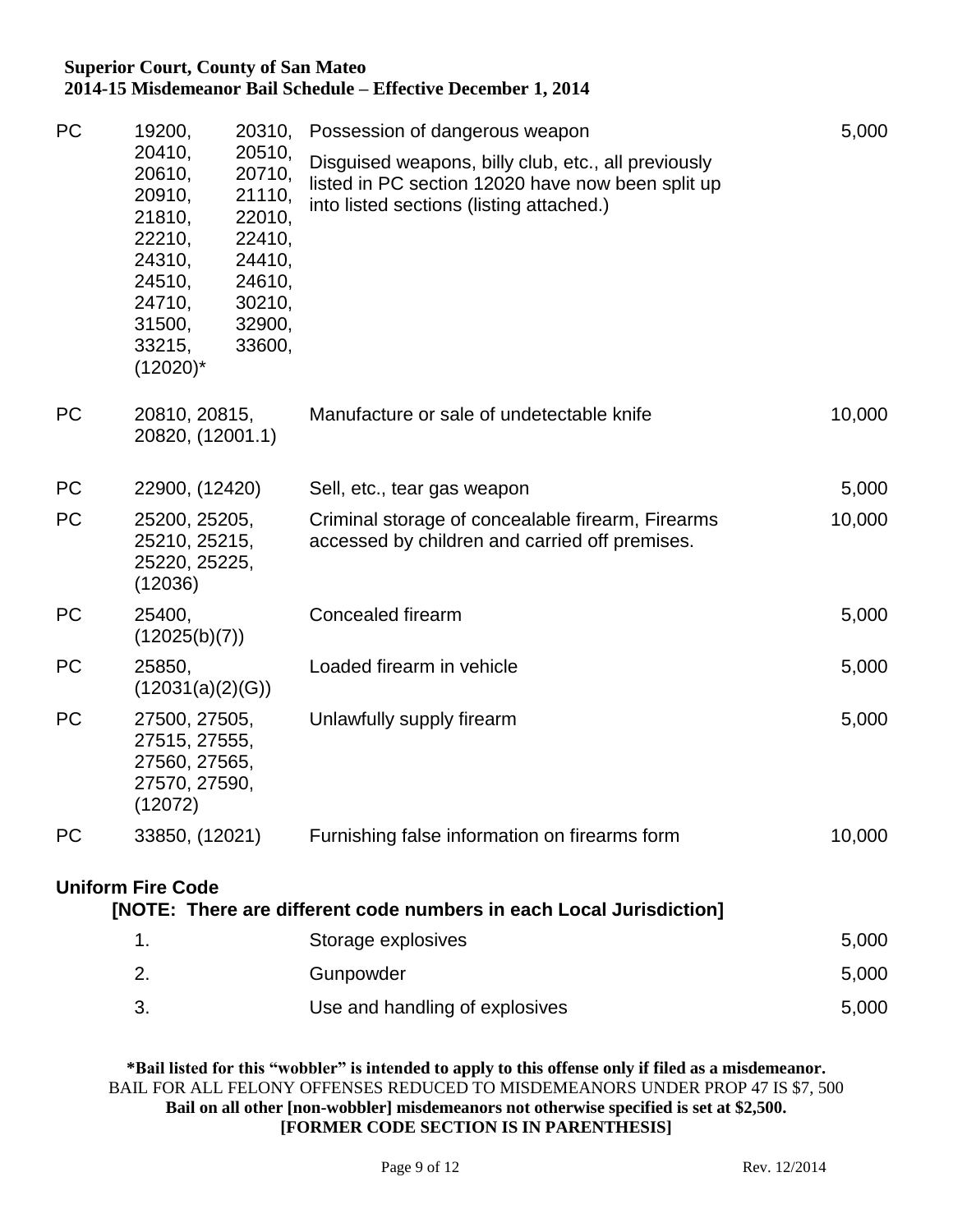| -4. | Mixing blasting agents        | 5,000 |
|-----|-------------------------------|-------|
| 5.  | Radioactive materials         | 5,000 |
| 6.  | Reactive and unstable liquids | 5,000 |
| 7.  | Highly toxic materials        | 5,000 |
| 8.  | Poisonous gases               | 5,000 |

### **Vehicle Code**

| <b>VC</b> | 2800.1              | Evade peace officer                                                     | 5,000  |
|-----------|---------------------|-------------------------------------------------------------------------|--------|
| VC        | 2800.2              | Evading peace officer - reckless driving                                | 10,000 |
| VC        | 2801                | Refusal to obey firefighter                                             | 2,500  |
| VC        | 14601               | Driving with suspended or revoked license                               | 2,500  |
| <b>VC</b> | 14601 w/prior       | 14601 with prior 14601 conviction                                       | 3,500  |
| <b>VC</b> | 14601.1/<br>14601.5 | Driving with suspended license                                          | 2,500  |
| <b>VC</b> | 14601.2             | Driving with suspended license – DUI                                    | 7,500  |
| VC        | 14601.4             | Driving on suspended license causing injury                             | 5,000  |
| <b>VC</b> | 20001               | Hit and run with injury                                                 | 10,000 |
| <b>VC</b> | 20002               | Hit and run with property damage                                        | 7,500  |
| <b>VC</b> | 21050/23152         | <b>DUI-Horse</b>                                                        | 2,500  |
| VC        | 23104*/<br>23105*   | Reckless driving with injury                                            | 7,500  |
| <b>VC</b> | 23152(a)            | DUI-alcohol (no prior convictions)                                      | 7,500  |
| VC        | 23152(b)            | DUI-alcohol over .08% (no prior convictions)                            | 7,500  |
| <b>VC</b> | 23152(c)            | DUI-addicted to drugs                                                   | 5,000  |
| <b>VC</b> | 23152(d)            | DUI-commercial driver w/BAC .04%                                        | 5,000  |
| VC        | 23152(e)            | DUI – drugs (no prior convictions)                                      | 7,500  |
| VC        | 23152(f)            | DUI – combined influence of alcohol and drugs (no<br>prior convictions) | 7,500  |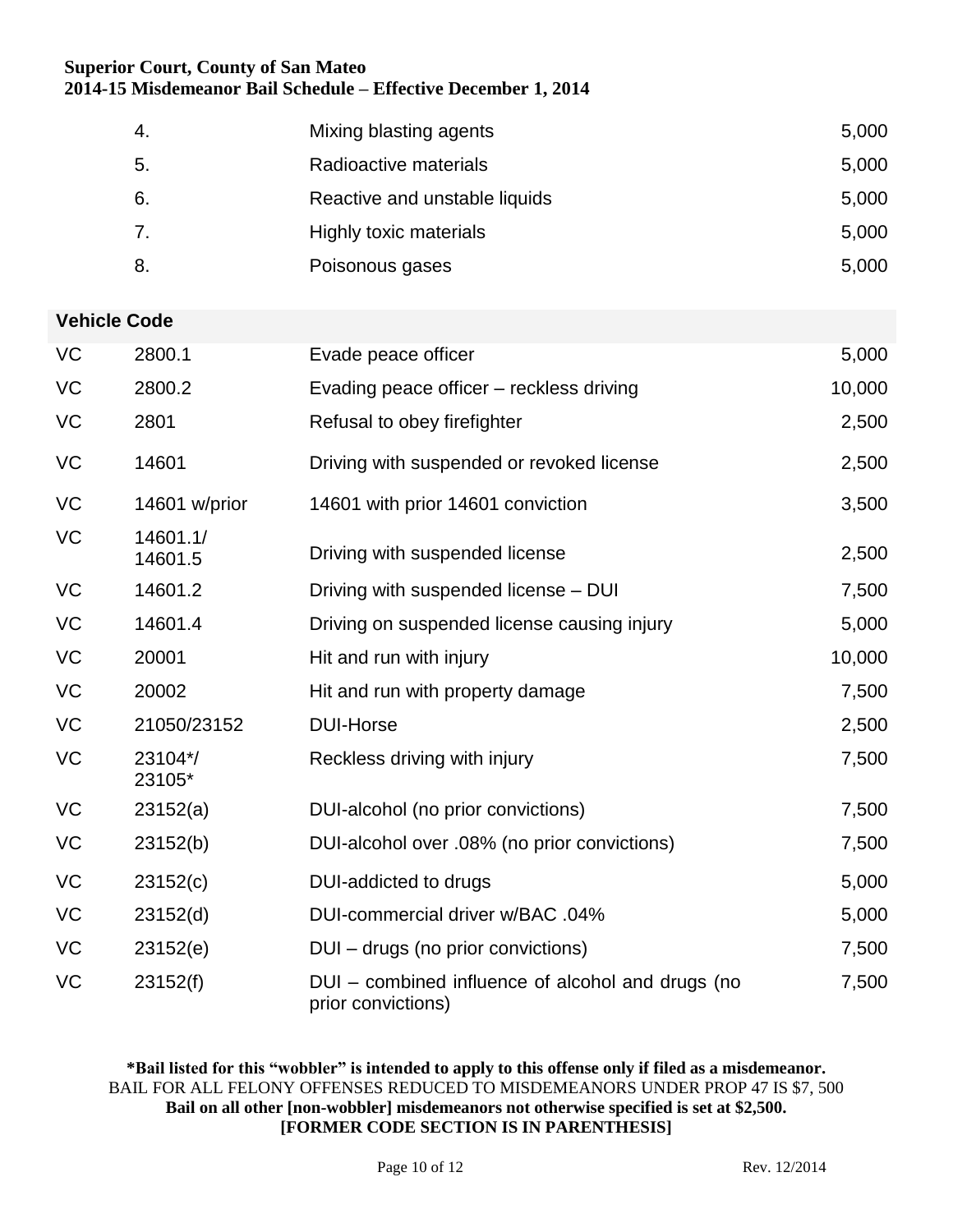| <b>VC</b> | 23152 w/1<br>prior  | DUI w/ 1 prior                                                                               | 10,000                        |
|-----------|---------------------|----------------------------------------------------------------------------------------------|-------------------------------|
| VC        | 23152 w/2<br>priors | DUI w/ 2 priors                                                                              | 15,000                        |
| VC        | 23152 w/3 priors    | DUI w/3 priors                                                                               | (see felony bail<br>schedule) |
| <b>VC</b> | 23153(a)            | DUI-alcohol causing bodily injury                                                            | 10,000                        |
| VC        | 23153(b)            | DUI-alcohol over 0.08% causing bodily injury                                                 | 10,000                        |
| VC        | 23153(d)            | DUI-commercial driver w/BAC 0.04% causing bodily<br>injury                                   | 10,000                        |
| <b>VC</b> | 23153(e)            | DUI - drugs causing bodily injury                                                            | 10,000                        |
| VC        | 23153(f)            | DUI - alcohol and/or drugs causing bodily injury                                             | 10,000                        |
| VC        | 23153 w/1 prior     | DUI - alcohol and/or drugs causing bodily injury w/1<br>prior                                | 15,000                        |
| VC        | 23153 w/2 priors    | DUI – alcohol and/or drugs causing bodily injury w/2<br>priors                               | 20,000                        |
| <b>VC</b> | 23153 w/3 priors    | DUI – alcohol and/or drugs causing bodily injury w/3<br>priors                               | (See felony bail<br>schedule) |
| <b>VC</b> | 23222(b)            | Possession of less than 1 ounce of marijuana while<br>driving                                | 500                           |
| VC        | 23247(a)            | Defeating interlock device                                                                   | 5,000                         |
| VC        | 23578               | Special Allegation: BAC over .15                                                             | $+1,000$                      |
| VC        | 23582               | <b>Special Allegation: Excessive Speed/Reckless</b>                                          | $+2,500$                      |
| VC        | 24510.5             | Broker of construction trucking services providing<br>services without a secured surety bond | 10,000                        |
| VC        | 31618               | Transportation of explosives                                                                 | 5,000                         |
| VC        | 32002               | Hazardous materials                                                                          | 5,000                         |